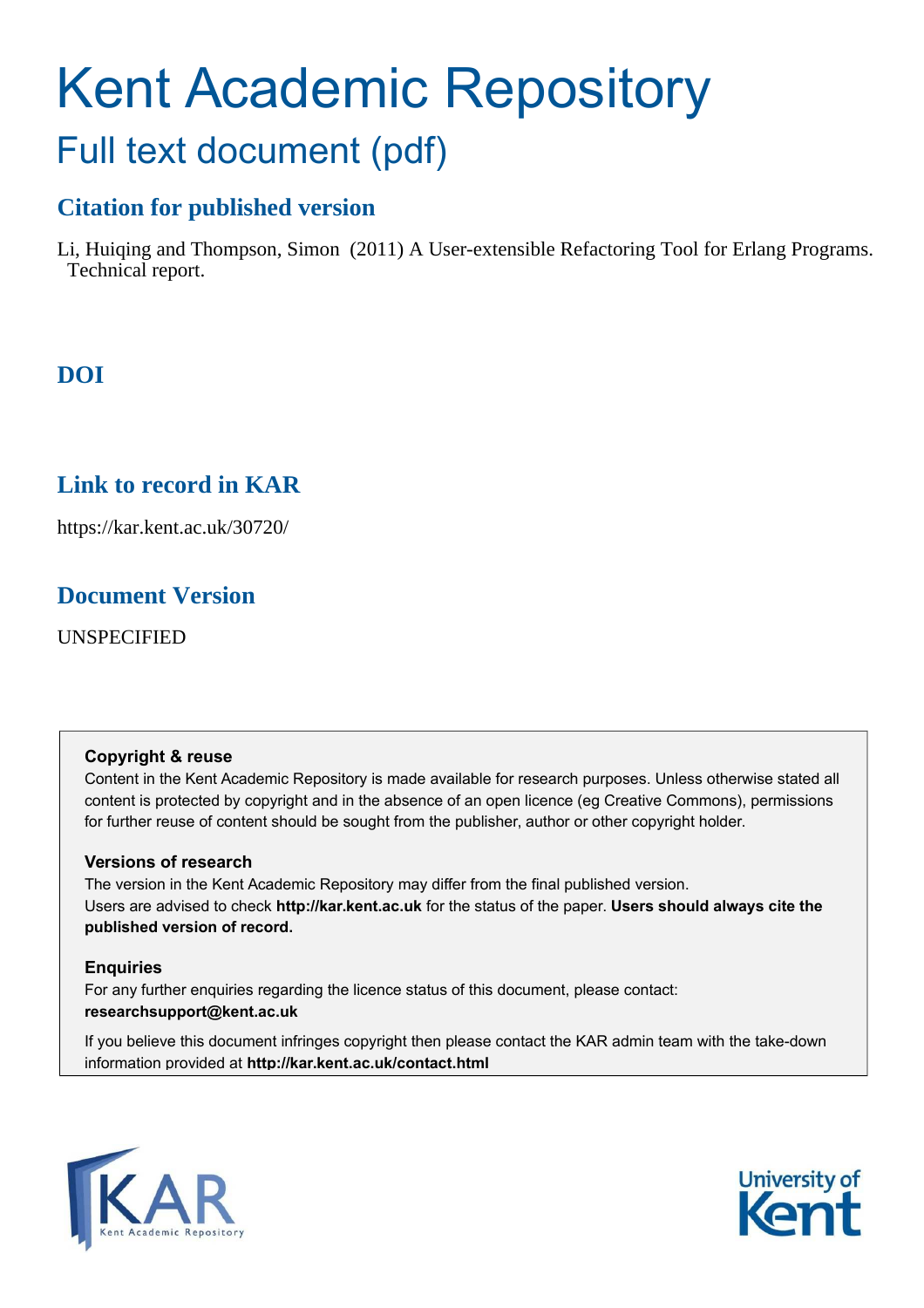# A User-extensible Refactoring Tool for Erlang Programs

<span id="page-1-1"></span>Huiqing Li and Simon Thompson

School of Computing, University of Kent, UK {H.Li, S.J.Thompson}@kent.ac.uk

<span id="page-1-0"></span>Abstract. Refactoring is the process of changing the design of a program without changing what it does. While it is possible to refactor a program by hand, tool support is considered invaluable as it allows largescale refactorings to be performed easily. However, most refactoring tools are black boxes, supporting a fixed set of 'core' refactorings.

This paper reports the framework built into Wrangler – a refactoring and code inspection tool for Erlang programs – that allows users to define for themselves refactorings and code inspection functions that suit their needs. These are defined using a template- and rule-based program transformation and analysis API. User-defined refactorings are no "second-class citizens": like the existing ones supported by Wrangler, user-defined refactorings benefit from features such as results preview, layout preservation, selective refactoring, undo and so on.

Key words: Refactoring, Code inspection, Program analysis, Program transformation, API, Erlang behaviour, Wrangler.

#### 1 Introduction

Refactoring [\[1\]](#page-14-0) is the process of changing the design of a program without changing its behaviour. Refactoring tools support large-scale transformations, such as renaming a function or module, which require changes to all clients of the module or function across a project. Automation can guarantee not only that precondition checks are performed exhaustively, but also that the transformation itself respects the syntax and semantics of the language, thus making refactoring cheaper to perform (or undo) and also less error-prone.

While various refactoring tools have been developed to support different programming languages, most refactoring tools are black boxes, providing support for a fixed number of 'core' refactorings. New refactorings are not implemented for a number of reasons, including the complexity and cost of implementing a new refactoring, and the question of how generally applicable a new refactoring will be. This limits the scope of refactorings carried out by programmers in practice, and thus the opportunity to produce better code.

Wrangler is a refactoring and code inspection tool we have built for Erlang programs. Instead of being a black box, Wrangler provides a framework that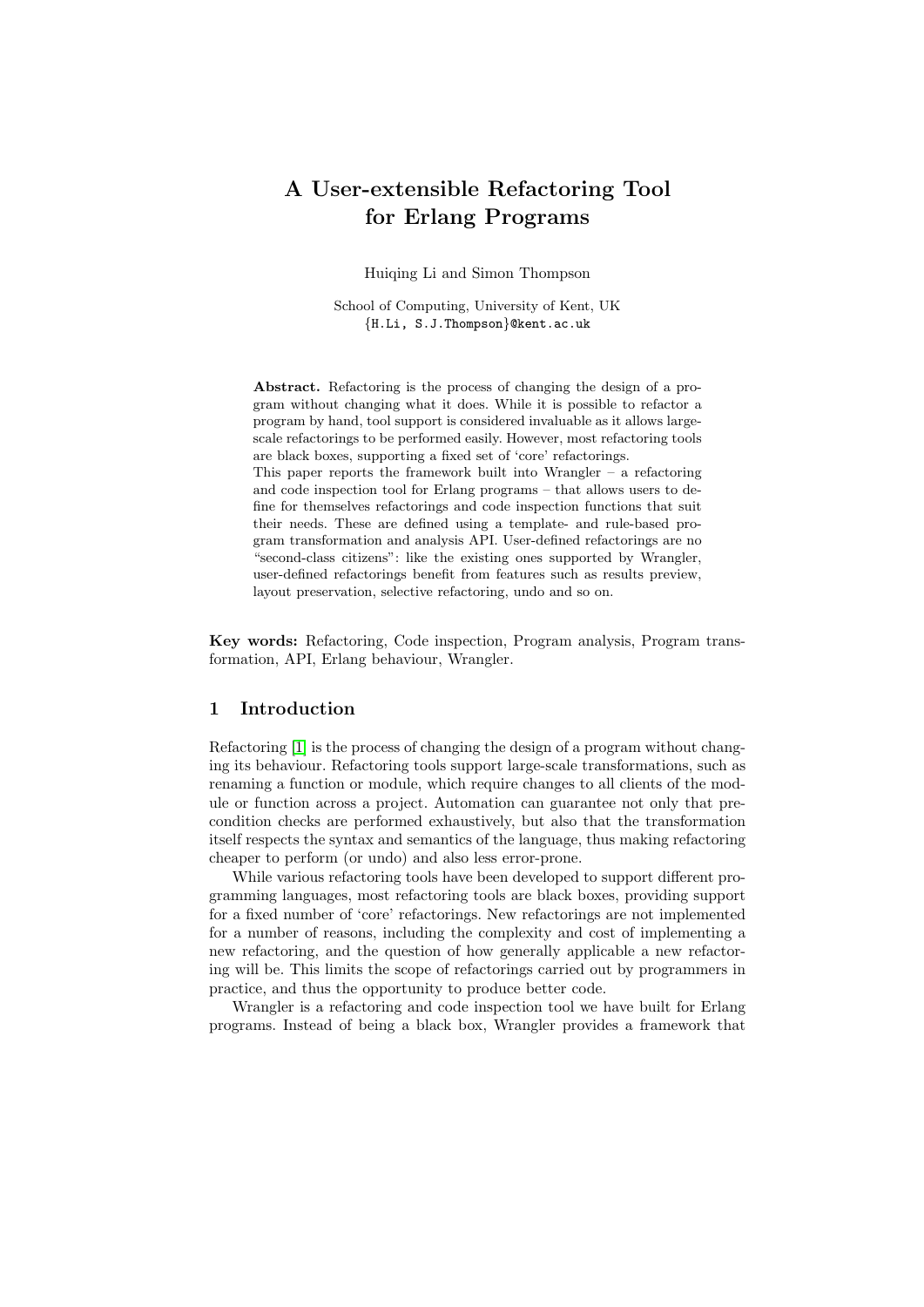

Fig. 1. The Wrangler API Fig. 2. The Wrangler workflow

allows users easily to define for themselves refactorings, code inspection functions and general program transformations that suit their needs.

The user-extensibility of Wrangler is achieved by introducing a new high-level layer – the *Wrangler API* – on top of the existing low-level API that provides direct access to the details of the internal representation of Erlang programs. What does the API need to do to support user-defined refactorings? A number of different services, as shown in Figure [1,](#page-1-0) together provide what is needed:

- <span id="page-2-0"></span>– A refactoring will transform portions of a program, and so we provide a template language to describe and match portions of programs. The template language extends the Erlang concrete syntax to include "meta-variables" that match portions of the program (in fact the program AST).
	- For example, the template ?T("Mod@:f(Args@@)") will match the application of a function named f in any module (the meta-variable Mod@) to any sequence of arguments ( $Arg@@$ ).
- Building on the template language we need a mechanism of rules to express the transformations from "old" to "new" program fragments, using the extended Erlang concrete syntax.
- While each rule describes how to transform the program "locally" that is in one place – it is also necessary to describe how the rule is applied across the tree, and to do this we provide a set of program traversal functions that direct the application of the rules.
- The templates and traversal functions are also used to gather and collect the information needed to check the pre-condition of a refactoring before the transformation is applied.
- <span id="page-2-1"></span> $-$  A collection of *utility* functions for various book-keeping tasks, such as abstract syntax tree traversal, retrieval of context information, mapping a textual selection within a program to its internal representation, etc.
- In order to integrate user-defined refactorings into interactive tools such as Wrangler in Emacs and Eclipse (ErlIDE) we describe a *workflow* which refactorings should follow. This is made concrete in an interface which each refactoring should implement; in Erlang this interface is known as a behaviour.

The main part of the paper is to introduce these features and to illustrate how they work in action through a series of examples.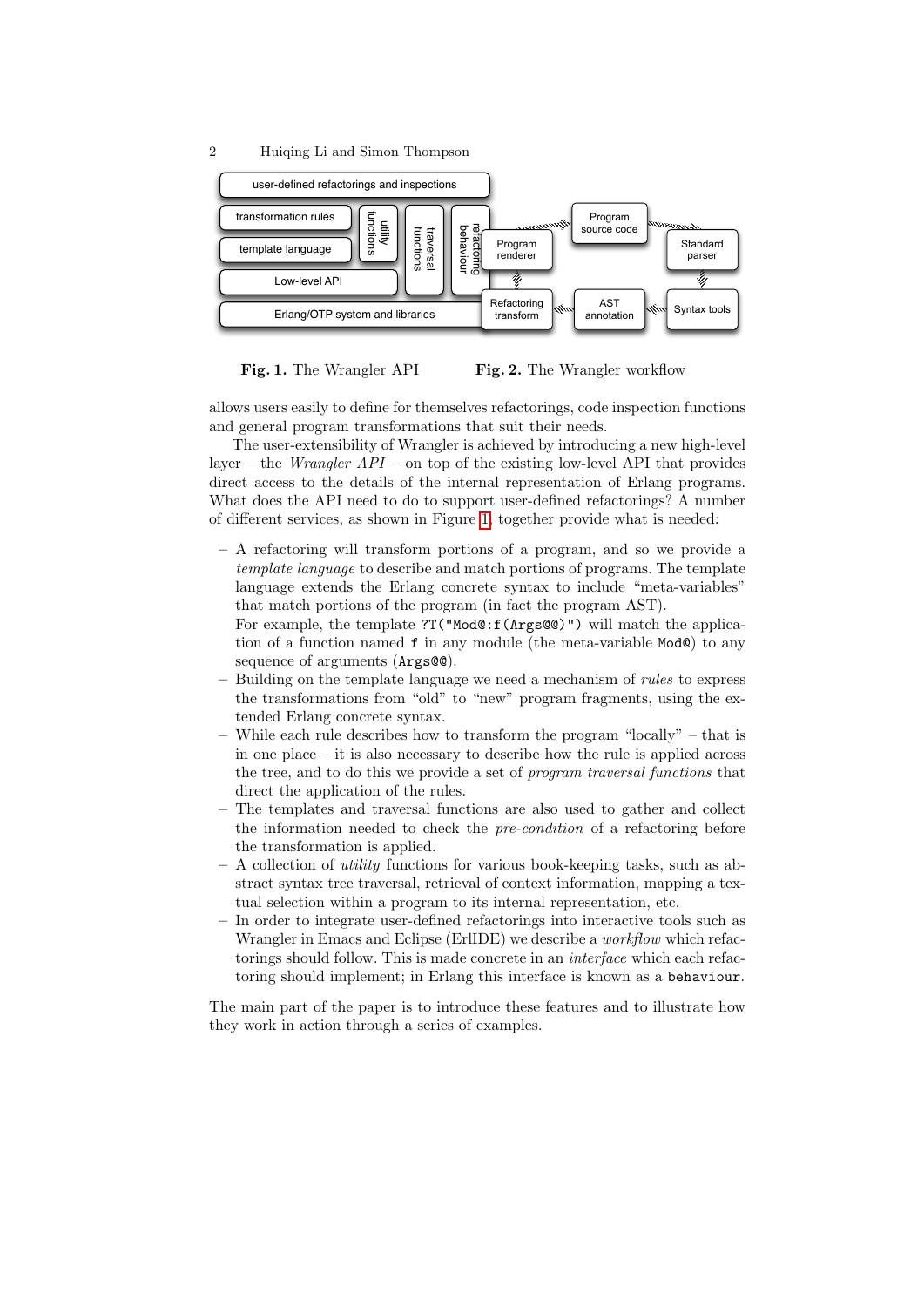User-defined refactorings that conform to the refactoring workflow (or Erlang behaviour) can be invoked from the Refactor menu in the IDE, Emacs say, and benefit from the existing features such as preview of refactoring results, layout preservation, selective refactoring, undo of refactorings, etc, for free. This allows a user to develop the refactoring in an iterative, test-driven, style.

<span id="page-3-0"></span>A typical use of the API is to assist with API migration functionality. Most software will evolve during its lifetime, and this will often change the API of a library. However, API migration is generally not supported by refactoring tools due to the particularities of each individual API migration, but we can define these using the API. (It is also possible to script such refactorings using a domain-specific language for refactorings, reported elsewhere [\[2\]](#page-14-1)).

The rest of the paper is organised thus. Sections [2](#page-2-0) and [3](#page-3-0) give brief overviews of Erlang and Wrangler. In Section [4,](#page-3-1) we introduce the template- and rule-based framework for analysis and transformation, and Section [5](#page-10-0) explains the generic refactoring workflow. The work is evaluated in Section [6,](#page-12-0) and Section [7](#page-12-1) covers related work. Section [8](#page-14-2) makes some conclusions and discusses future work.

### 2 Erlang

Erlang [\[3\]](#page-14-3) is a strict, impure, dynamically typed functional programming language with support for higher-order functions, pattern matching, concurrency, communication, distribution, fault-tolerance, and dynamic code loading.

An Erlang program typically consists of a number of modules, each of which defines a collection of functions. Only functions exported explicitly through the export directive may be called from other modules. Calls to functions defined in other modules generally qualify the function name with the module name: the

function  $F$  from the module  $M$  is called as:  $M: F(\ldots)$ . Figure [3](#page-2-1) shows an Erlang module containing the definition of the factorial function. In this example, fac/1 denotes the function fac with arity of 1. In Erlang, a function name can be defined with different arities, and the same function name with different arities can represent entirely different functions.

In this paper we use various features of Erlang that support meta-programming. Many of the operations we define use Erlang macros, which provide source-level descriptions of transformations to be performed in advance of programs being compiled,

-module(fact). -export([fac/1]). fac(0) -> 1; fac(N) when N > 0 -> N \* fac(N-1).

Fig. 3. Factorial in Erlang

<span id="page-3-1"></span>and we use these as our principal implementation mechanism.

It is also possible to specify transformations over the parse trees directly. One of the options accepted by the Erlang compiler is {parse\_transform, Module}. If this option is passed to the compiler, the user-defined function Module:parse transform/2 is called by the compiler and applied to the parsed code of the current module before the code is further processed. This is used by Wrangler to achieve template-based program transformation in concrete Erlang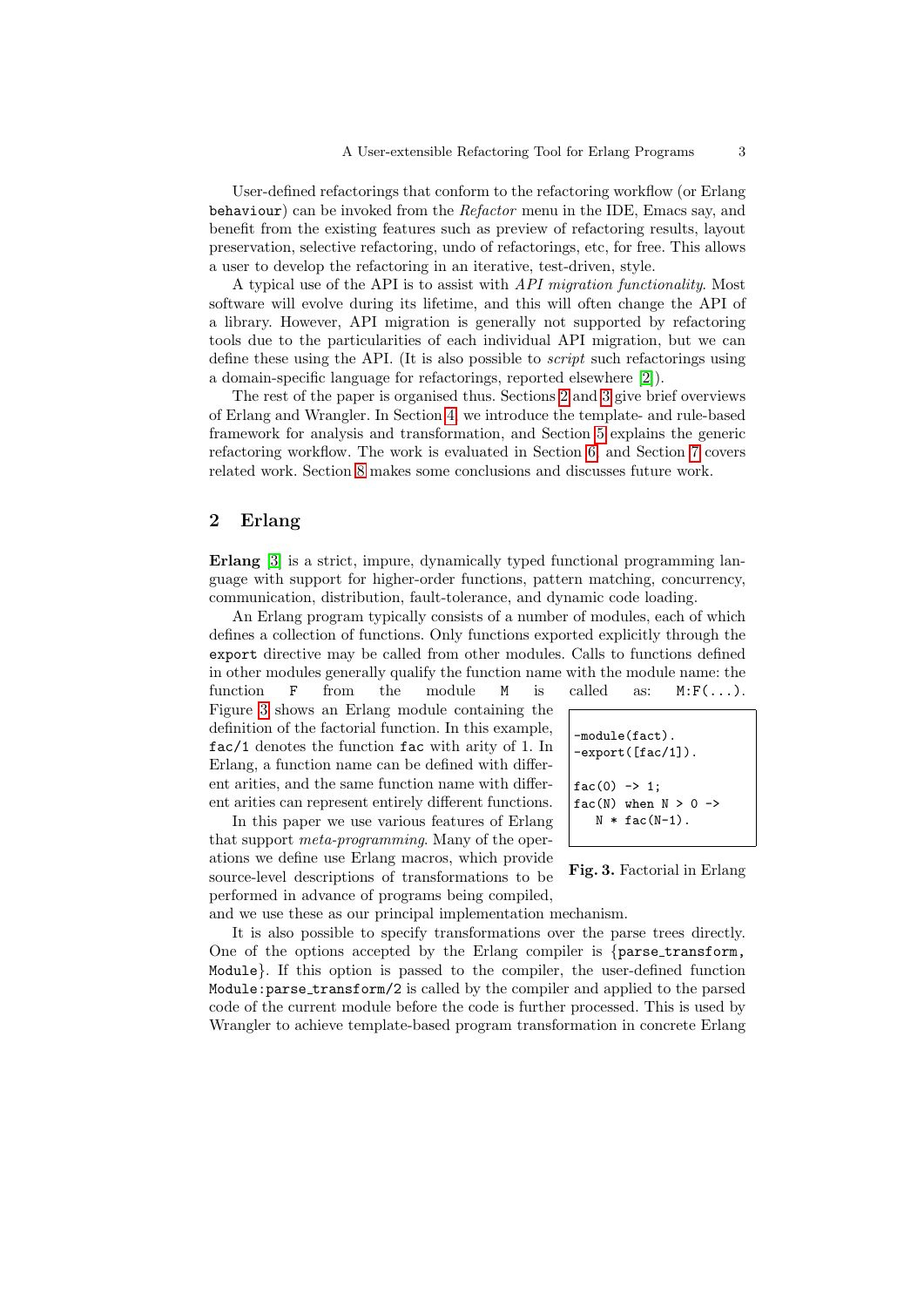syntax as discussed in Section [4.](#page-3-1) Finally, we rely on the syntax tools library for a standard representation of Erlang abstract syntax in Erlang.

## 3 Wrangler

Wrangler [\[4\]](#page-14-4) is an open source tool that supports interactive refactoring and "code smell" detection for Erlang programs. Wrangler is implemented in Erlang, and it is integrated with (X)Emacs as well as with Eclipse through the ErlIDE plugin. It supports a variety of structural refactorings, including process refactorings, as well as a set of "code smell" inspection operations and facilities to detect and eliminate duplicated code [\[5\]](#page-14-5). Wrangler is downloadable from <http://www.github.com/RefactoringTools>. An overview of the refactoring workflow in Wrangler is shown in Figure [2.](#page-1-1)

Wrangler uses an Abstract Syntax Tree (AST) as the internal representation of Erlang programs, as generated by applying the syntax tools library [\[6\]](#page-14-6) to the parse tree generated by the Erlang parser. The AST representation generated is designed so that all the AST nodes have a uniformed structure; building on this we extend nodes with various annotations such as location, static semantic information, etc.

A refactoring typically consists of two parts: pre-condition checking and program transformation. Both pre–condition checking and program transformation operate over the AST: during condition checking there is typically a phase in which information is gathered from across the tree and then collated, the transformations themselves are also typically accomplished by a tree walk.

Wrangler preserves the original layout of the program as much as possible. In order for users to be able to undertake refactoring in a speculative way as a part of their software development process, it is important to be able to undo any transformation. Wrangler also allows the user to preview the changes to be made by a refactoring, and the user would choose to commit the changes and finish the refactoring, or abort the changes leaving the original code unchanged.

Wrangler, as an interactive refactoring tool, allows the user to perform what we term *selective* refactorings. By this we mean refactorings that involve a single clause-local transformation, but may be applicable to multiple places across the project. An example of this kind of refactoring is to replace the use of lists:map/2 with a list comprehension. Selective refactoring allows the user to choose which candidates to refactor, and which not to.

#### 4 Template- and Rule-based Program Transformation

The mechanism we have defined for the user definition of refactorings are covered in this section. Before we cover the details we explore the rationale for what we have done in a little more detail.

A typical refactoring consists of two parts: program analysis and program transformation. In the original design of the system, both program analysis and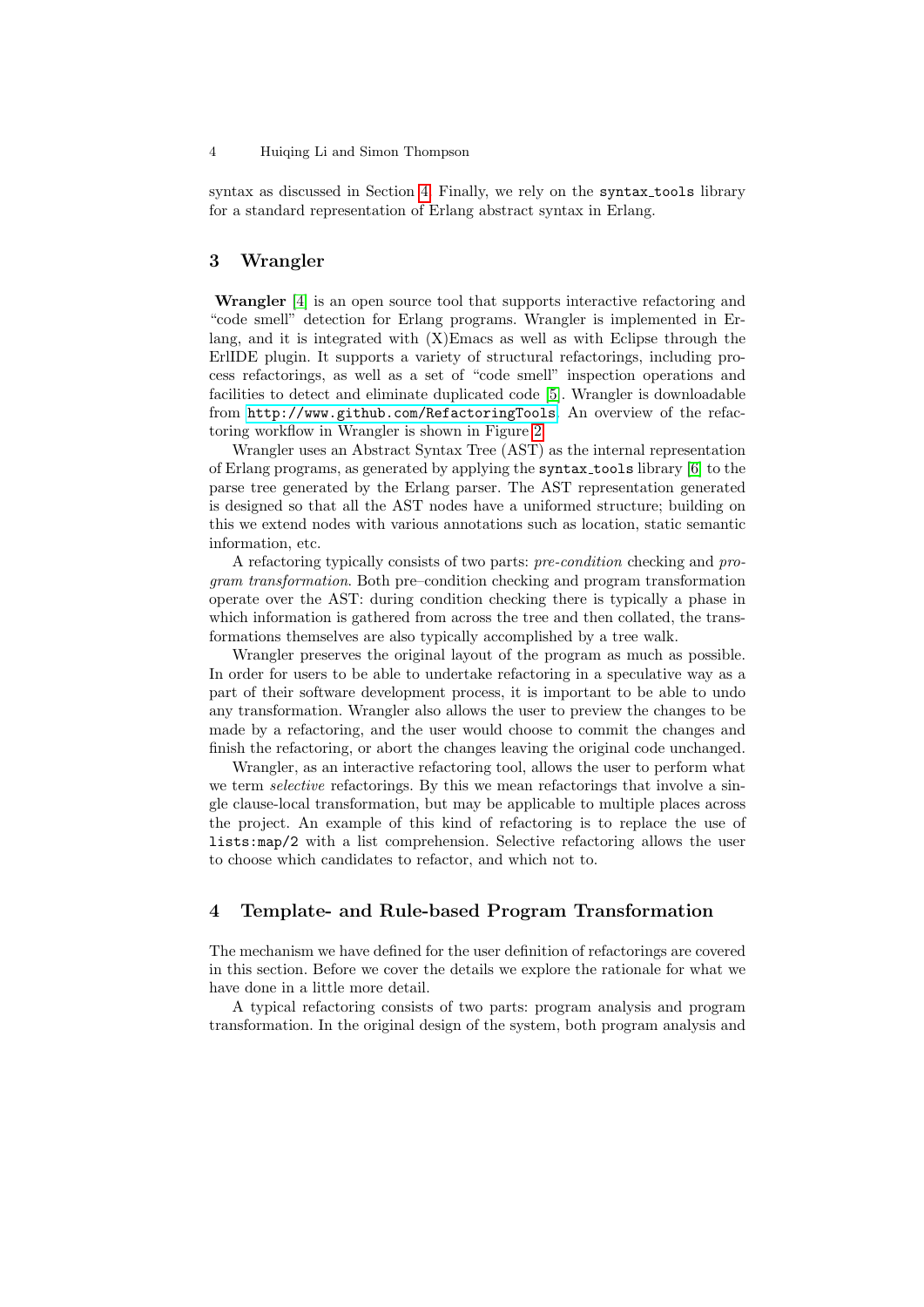transformation require detailed knowledge of the AST representation and static semantic information, and this becomes one of the major barriers that prevent users from writing their own refactorings, or indeed general transformations. The template and rule based program analysis and transformation framework defined in this paper aims to allow Erlang users to express program analyses and transformations in Erlang concrete syntax, therefore eliminating the need to understand the details of the underlying AST representation. Refactorings are implemented in Erlang, which means a user does not need to learn a new language in order to write Erlang refactorings.

Under our approach program transformations are expressed as conditional transformation rules, each of which specifies the code template before the transformation, the code after transformation, and the condition for this rule to apply.

The task of program analysis is made easier in two ways. First, each AST node is annotated with rich context information as a result of the various static analysis techniques used by Wrangler, so that a user does not have to perform any complex static analysis. Second, a template-based information collection technique, together with an API suite, makes it straightforward to extract certain context information from a code fragment of interest.

Traversal of ASTs is needed in order to apply a transformation rule, or to collect some information from the program. Through the Wrangler API, a collection of pre-defined AST traversal strategies are provided, each of which serves a specific purpose. We look at each of these features in turn now.

#### 4.1 Code Templates in Concrete Syntax

In Wrangler, a template is denoted by an Erlang macro ?T whose only argument is the string representation of a code fragment that may contain meta-variables.

The template code fragment can represent a sequence of expressions, a function definition, an attribute, or a single function clause. As a convention, a template representing a function/attribute should always end with a full stop; whereas a single function clause must end with a semicolon, otherwise it will be interpreted as a function consisting of a single function clause by default.

A meta-variable is a placeholder for a syntax element in the program, or a sequence of syntax elements of the same kind. Templates syntactically are Erlang code, therefore the use of meta-variables in a template must not violate the syntactic correctness of the code fragment.

Syntactically a meta-variable is an Erlang variable ending with the character '@'. A variable not ending with '@' represents an object variable. Three kinds of meta-variables are supported:

 $- A$  meta-variable ending with a single ' $\mathbb{C}$ ' represents a single language element, and matches a single subtree in the AST. For example, the template

?T("M:F@(1, 2)")

<span id="page-5-0"></span>represents a remote function call with a placeholder for the function name. In this template, variable M is an object variable, and only matches an AST node representing of a variable of the same name. On the other hand F@ is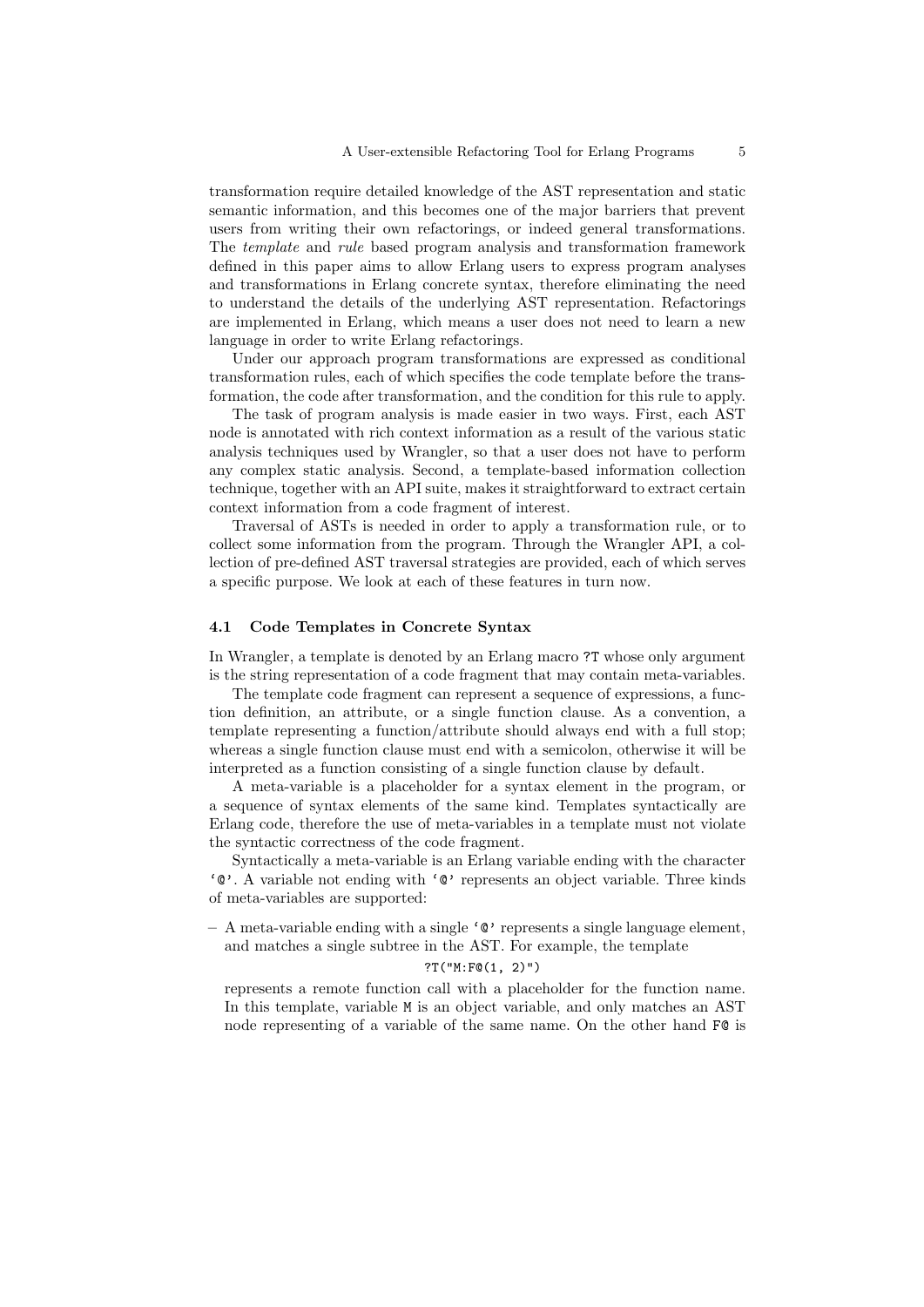a meta-variable, and will match any node that represents the function name part of a fully-qualified <sup>[1](#page-5-0)</sup> function call whose module name is  $M$ , and whose arguments are 1 and 2.

 $- A$  meta-variable ending with ' $@$ ' represents a *list meta-variable*, which matches a sequence of elements of the same sort, e.g. a list of arguments of a function call, a sequence of expressions in a clause body, etc.

For instance, the template erlang:spawn(Arg@@) matches the application of Erlang built-in function spawn to an arbitrary number of arguments (in Erlang, the spawn function can take 1, 2, 3, or 4 arguments); whereas the template erlang:spawn(Args@@, Arg1@, Arg2@) only matches the applications of function spawn to two or more arguments, where Arg1@ and Arg2@ are placeholders for the last two arguments respectively, and Args@@ is the placeholder for the remaining leading arguments, if any.

– In Erlang, a function definition consists of one or more clauses, as does a complex expression (case, if, receive). In order to match against an arbitrary sequence of clauses, we introduce a special kind of meta-variable, which ends with '@@@'. A meta variable ending with '@@@' is mapped to a list, each element of which is a list of subtrees of the same kind. For example, a case expression with an arbitrary number of clauses can be matched thus:

?T("case Expr@ of Pats@@@ when Guards@@@ -> Body@@@"). in which Pats@@@ matches the collection of patterns from each clause of the case expression in the same order; Body@@@ matches the collection of body expressions from each clause; and Guard@@@ matches the collection of guards.

Meta-atoms. Certain syntax elements in Erlang, such as the function name part of a function definition, the record name/field in a record expression, etc, can only be an atom. In order to represent a placeholder for this kind of atom-only syntax elements, we introduce the notion of *meta-atom*. A meta-atom acts as a place holder for a single atom. Syntactically, a meta-atom is an Erlang atom ending with a single '@'. For example, with the use of meta-atom, an arbitrary function clause can be matched by:

?T("f@(Args@@)when Guard@@-> Body@@;")

where  $f$ **@** is a placeholder for the function name.

The same meta-variable or meta-atom name can be used multiple times in a template, in order to specify that two, or more, parts of the matching instance must be the same in order to match successfully. The only limitation is that all the location-related information annotated to the matching instance is no longer valid, and therefore removed from the matching instance bound to the meta-variable/atom.

#### 4.2 Structural Pattern Matching

Erlang uses powerful pattern matching to bind variables to values. Similarly, structural pattern matching, with verification of some semantic conditions, is

 $^{\rm 1}$  A fully-qualified function call in Erlang uses both the module and function names, separated by a colon.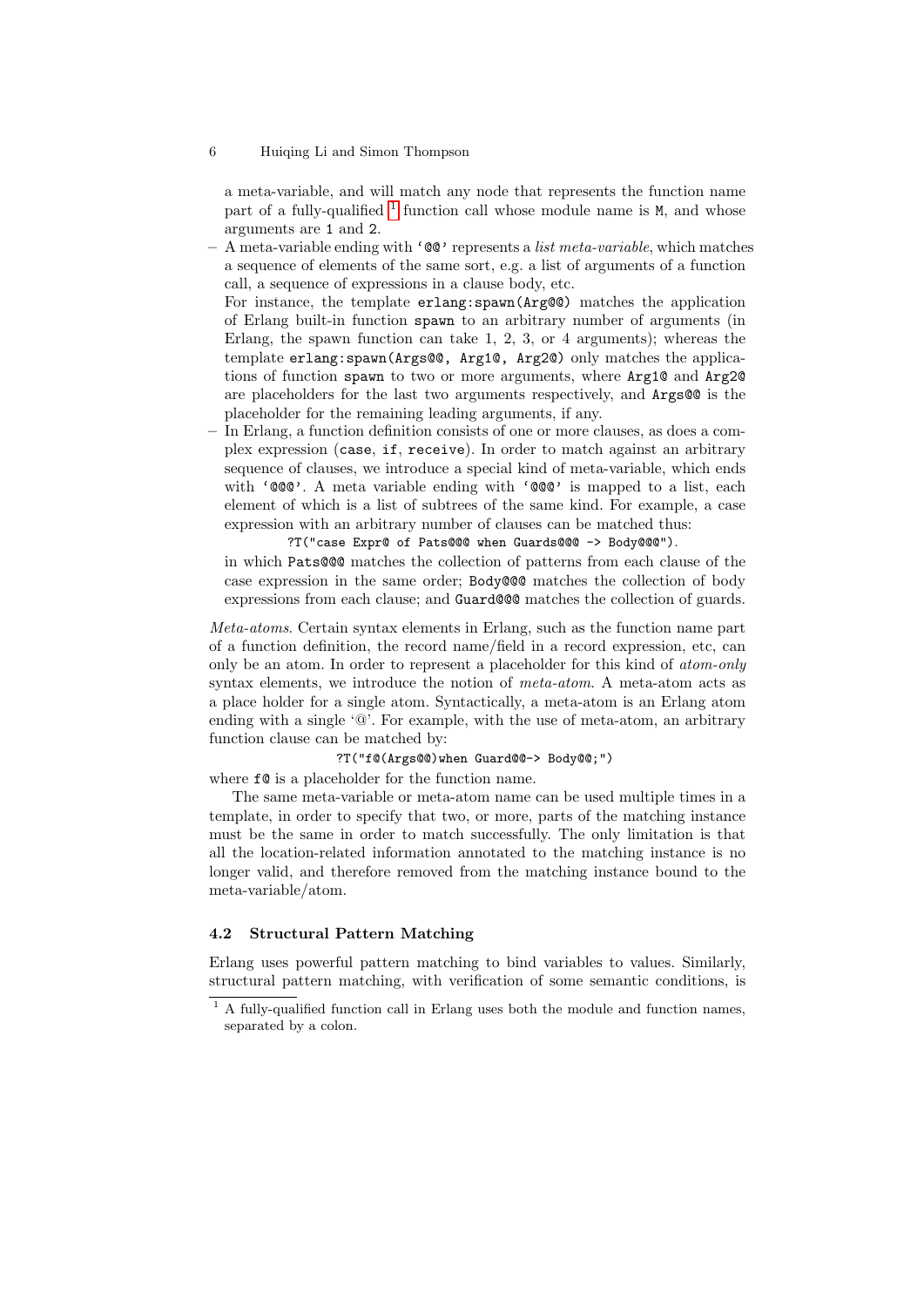one of the key operations used by Wrangler. Templates are matched at AST level, that is, the template's AST is pattern matched to the program's AST. If the pattern matching succeeds, the meta-variables and atoms in the template are bound to AST subtrees. A template consisting of single meta-variable will match any subtree of an AST.

#### 4.3 Rule-based Conditional Transformation

A rule defines a basic step in the transformation of a program; it involves recognising a program fragment to transform and constructing a new program fragment to replace the old one. In Wrangler, a transformation rule is denoted by a macro ?RULE with the format of:

#### <span id="page-7-2"></span><span id="page-7-1"></span>?RULE(Template, NewCode, Cond),

where Template is a template representing the kind of code fragment to search for; Cond is an Erlang expression that evaluates to true or false; and NewCode is an Erlang expression that returns the new code fragment. Through a parse transform, all the meta-variables and atoms declared in Template are made visible to NewCode and Cond, and can therefore be referenced in defining them.

<span id="page-7-0"></span>Applying a transformation rule to an AST entails pattern matching the AST representation of the Template against the AST. If successful, the Cond part of the rule is then executed. The condition is used to check that certain properties are satisfied by the bound instances of those meta-variables/atoms. The AST node is replaced only when the condition evaluation returns true.

The replacement AST node is constructed through the evaluation of NewCode. While the expression NewCode should evaluate to an AST, the user does not have to compose it manually; instead the general way is to create the string representation of the new code fragment, and use the macro ?TO AST to turn the string into its AST representation. The string representation of the replacement code could contain meta-variables and atoms, which are replaced with their bound instances after the string is parsed into AST. All the meta-variables and atoms bound in Template can be used by NewCode; furthermore, it is also possible for NewCode to define its own meta-variables to represent AST nodes.

For example, Figure [4](#page-7-0) shows the rule to remove the Nth argument from the application of function M:F/A, in which M represents the module in which the function is defined, F represents the name of the function, and A represents the arity of the function. delete is a normal Erlang function that deletes the Nth element from the list List. fun def info is a Wrangler API function which takes an AST node as input, returns the MFA information of the node if it is associated with a function name, and otherwise returns none.

#### 4.4 Support for Program Analysis

Program analysis plays a vital role in refactoring. Very often the program analysis process needs to collect some syntactic or semantic information from the AST. This task is supported by Wrangler in two ways. First, information derived from the program by Wrangler is attached to the AST as *annotations*: we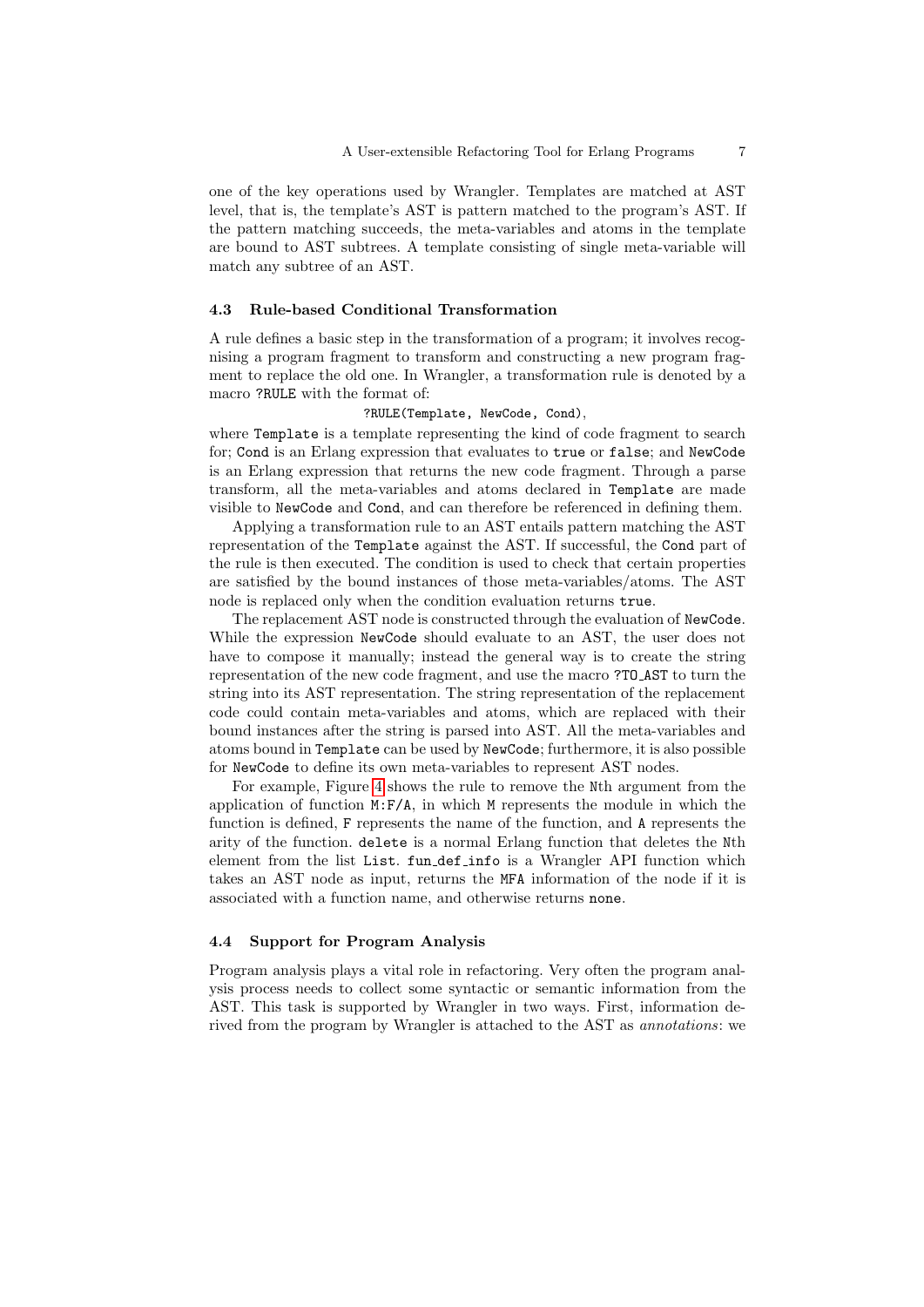```
rule(\{M,F,A\}, Nth) ->
  ?RULE(
    ?T("F@(Args@@)"),
    begin
      NewAs@@=delete(Nth, Args@@),
      ?TO_AST("F@(NewAs@@)")
    end,
    refac_api:fun_def_info(F@)
      == {M, F, A}.delete(Nth, List) ->
  lists:sublist(List, Nth-1)++
    lists:nthtail(Nth, List).
```

```
collect({M,F,A}, Nth)->
  ?COLLECT(
    ?T("f@(Pars@@)when G@@-> B@@;"),
    lists:nth(Nth, Pars@@),
    refac_api:fun_def_info(F@)
      == {M, F, A}.
```

```
Fig. 5. Collect the Nth parameter
```

```
?COLLECT(
 ?T("Body@@, V@=Expr@, V@"),
 {_File@,
   refac_api:start_end_loc(_This@)},
 refac_api:type(V@)==variable andalso
    [\_]==refac_api:refs(V@)).
```
Fig. 4. Remove the Nth argument



provide functions to extract these annotations from the AST. Secondly, information available at different nodes can be collected together: our API provides a macro to support this collection.

<span id="page-8-0"></span>Each node in the AST is annotated with rich context information as a result of the static analysis techniques being applied to the AST. Context information can be accessed through functions exported by the Wrangler API, including,

- Variables that are visible to the node, declared by the node, as well as variables that are used, but not declared, by the node. A variable is identified by the combination of variable name and the location of its binding occurrences (note that in Erlang a variable can have multiple binding occurrences);
- Source location information of the code fragment represented by the node;
- Syntax context information indicating the syntactic relation between the node itself and its parent node;
- Syntax category of the node, such as expression, pattern, operator, etc.
- For a node that refers to a function name, information regarding the definition of the function, e.g. the host module, the function name, arity, etc;.
- Binding and reference locations for a node representing a variable;
- The role played by an atom, i.e. function name, module name, process name, a literal, etc;
- For a node that represents a process identifier, information regarding how and where the process is spawned if this information can be inferred.

The macro ?COLLECT is defined to allow information collection from nodes that match the template specified and satisfy certain conditions; it has the form:

#### ?COLLECT(Template, Collector, Cond),

in which, Template is a template representation of the kind of code fragments of interest; Cond is an Erlang expression that evaluates to either true or false;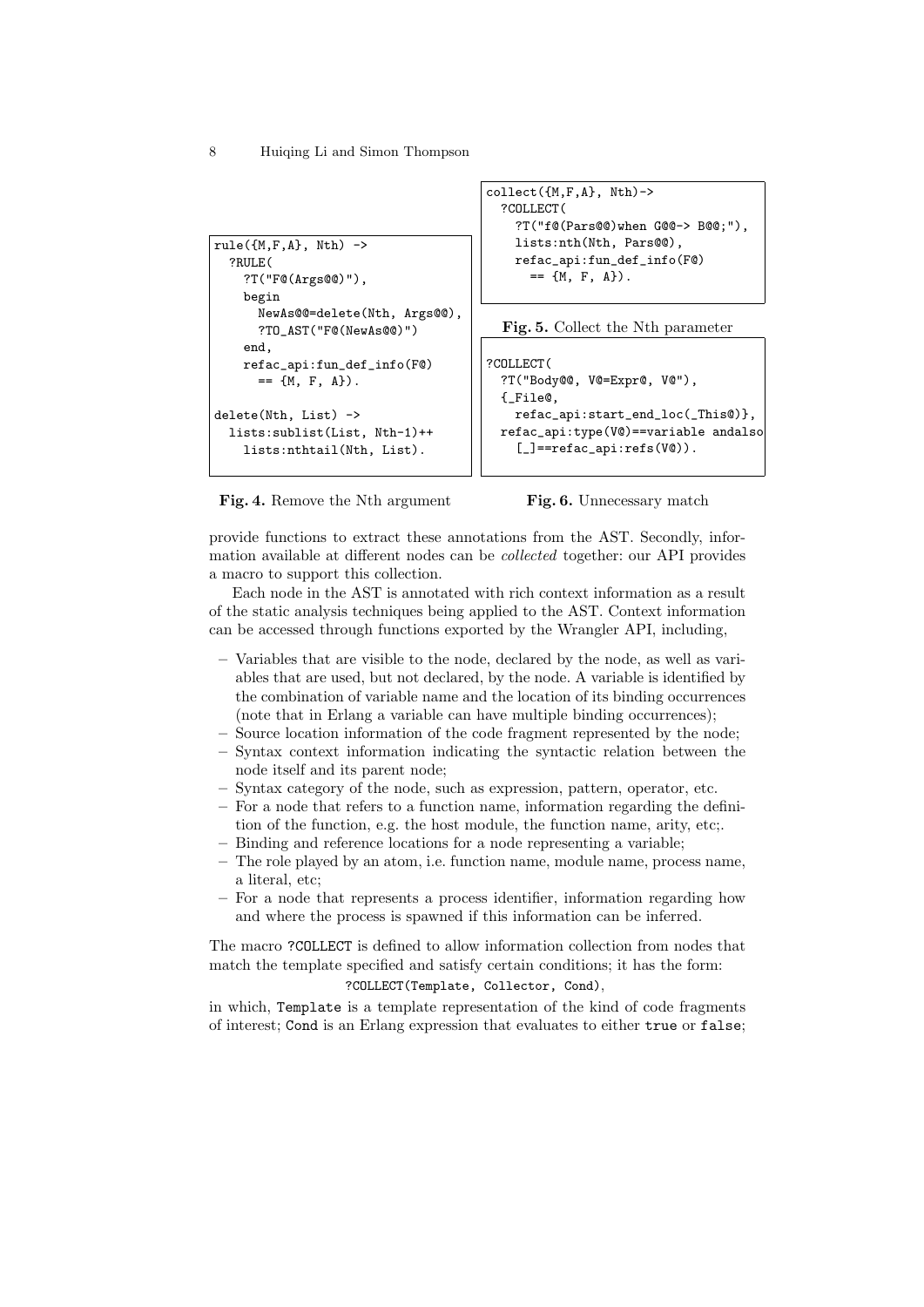and Collector is an Erlang expression which returns the information extracted from the current AST node.

Applying an information collector to an AST node also entails pattern matching Template's AST to the current AST node. If the pattern matching succeeds, the meta-variables/atoms in the template are bound to concrete AST nodes, and the Cond part of the collector is then executed. Information is extracted and returned if and only if Cond evaluates to true.

The example shown in Figure [5](#page-7-1) can be used to collect the Nth parameter of a function clause that defines function M:F/A. While the template specified in the collector only pattern matches a single function definition clause, when the collector is applied together with an AST traversal strategy, it will try to pattern match every function clause in the AST, as discussed in Section [4.5.](#page-8-0)

As another example, the macro application shown in Figure [6](#page-7-2) collects those clause bodies with an unnecessary match expression at the end. This collector returns the location information of those clause bodies found. The condition part of this collector says that the meta-variable V@ is bound to a variable, and this variable is only referenced once (not including the binding occurrence). Two special pre-defined meta-variables are used in this macro application. One is File@, whose value is the file name of the source code to which the macro is applied to, or none is no such information is available; and the other one is This@, whose value is the subtree that pattern matches the template.

#### 4.5 AST Traversal Strategies

Each transformation rule or collection macro is "local" in that it will match particular sub-trees of an AST; in order for these operations to be applied across a complete AST it is necessary to use an AST traversal strategy. An AST traversal strategy walks through (some nodes of) the AST in certain order, and applies transformation rules to nodes that meet certain conditions or collects some information from each node visited when program analysis is concerned.

The complexity of the traversal strategy itself depends on the type of the AST nodes. For nodes that are homogenous, i.e. all nodes have the same type, traversal of ASTs can be easily achieved. The homogenous representation of AST nodes in Wrangler and the syntax type information stored in each node allow us to write generic functions that traverse into subtrees of the AST while treating most nodes in a uniformed way, but nodes with a specific type in a specific way.

<span id="page-9-0"></span>A number of pre-defined AST traversal strategies are provided through the Wrangler API. Traversal strategies can be distinguished in three particular ways:

- The purpose of the traversal. There are 'type-unifying' traversals for collecting information; and 'type-preserving' traversals for AST transformation. The terms 'type-unifying' and 'type-preserving' are adopted from [\[7\]](#page-14-7);
- The termination condition for the traversal. There are traversals that visit all the nodes of the AST, that are cut off below nodes where the conditional pattern matching succeeds, and traversals that stop after one successful conditional pattern matching;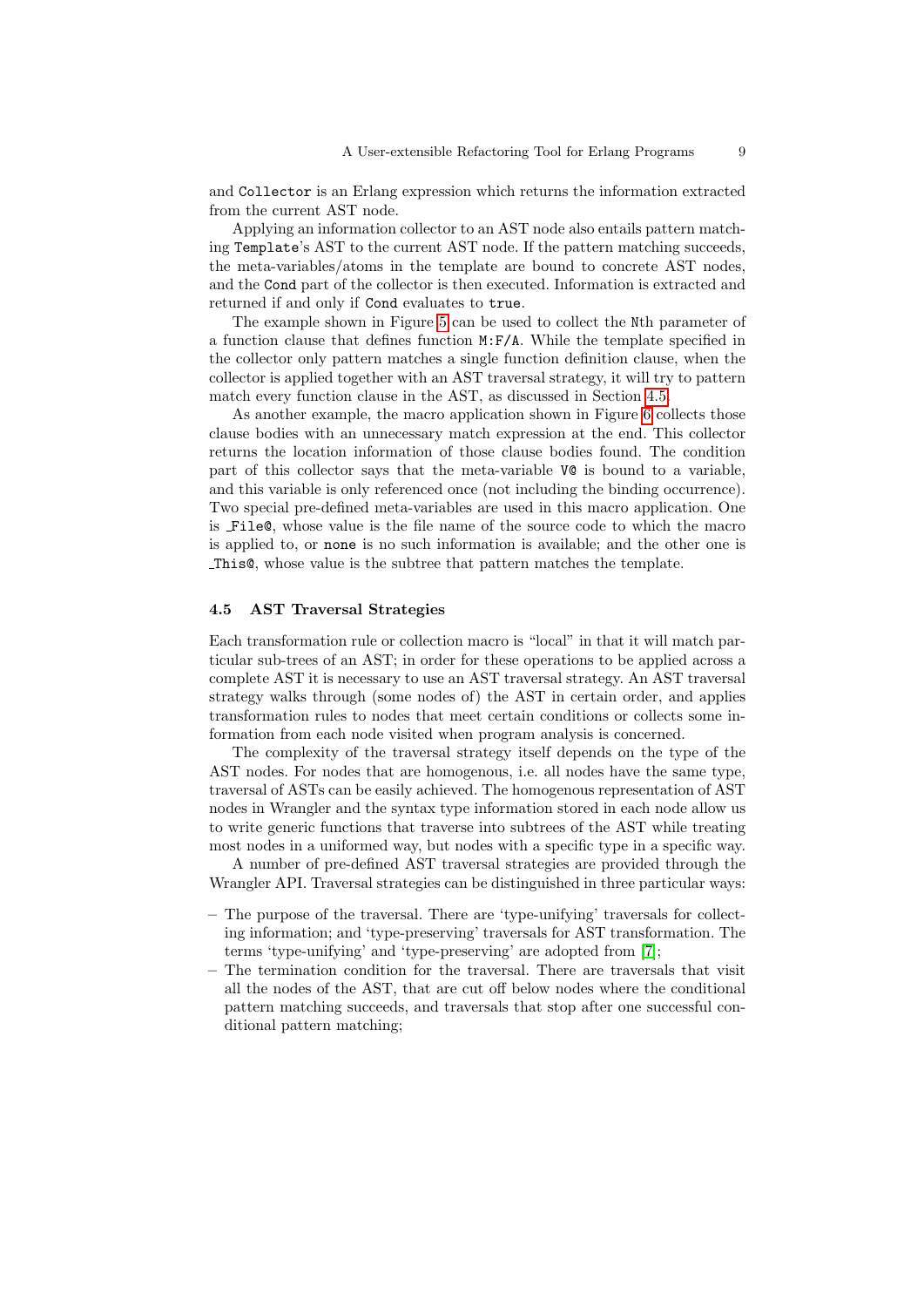– The order in which the AST nodes are visited. There are top-down traversals that first visit the parent node then the children nodes, and bottom-up traversals that first visit the children nodes then the parent node.

In Wrangler, a traversal strategy macro is named to reflect the three aspects above. For example, the traversal strategy FULL TD TU means that the AST is to be traversed in a top-down order, all the nodes in the AST will be visited, and the traversal will return the information collected.

A traversal strategy macro takes two arguments. The first is a collection of transformation rules or a collection of information collectors, and the second specifies the scope to which the transformation or analysis is to be applied.

When more than one transformation rule is supplied to a 'type-preserving' AST traversal strategy, the order of the rules matters: for each AST node, the traversal strategy starts with the first rule, and once a rule has been successfully applied, the rules following it will not be tried for this node. This feature makes sure that the transformation is deterministic. Unlike 'type-preserving'

<span id="page-10-0"></span>traversal strategies, a 'typeunifying' AST traversal strategy tries to apply every information collector to the AST node visited, and the union of the information collected is returned.

The example in Figure [7](#page-9-0) shows part of the implementation of the remove an argument refactoring. In this example, two transformation rules are supplied to the traversal macro ?FULL\_TD\_TP. The first removes the Nth parameter of the function definition; and the second removes the Nth argument from the application sites of function M:F/A. In the latter rule, instead of a template macro represent-

```
remove_nth_arg(File, {M,F,A}, Nth) ->
?FULL_TD_TP([rule1({M,F,A},Nth),
              rule2({M,F,A},Nth)],[File]).
rule1(fM.F.A}. Nth)->
?RULE(?T("f@(Pars@@) when G@@ -> Bs@@;"),
      begin
       NewPs@@=delete(Nth, Pars@@),
        ?TO_AST("f@(NewPs@@) when G@@->Bs@@;")
      end,
      refac\_api:fun\_def\_info(f@) == {M,F,A}.rule2(fM.F.A}. With)->
?RULE(?FUN_APPLY(M,F,A),
      begin
        Args=api_refac:get_app_args(_This@),
        NewAs=delete(Ith, Args),
        api_refac:set_app_args(_This@, NewAs)
       end, true).
```
Fig. 7. Remove the Nth argument

ing a function application as shown in Figure [4,](#page-7-0) we use the macro ?FUN APPLY, and turn to explaining that now.

#### 4.6 Abstraction of Function Application

In Erlang, there are various ways to call a function. For example, to call a function F defined in module M with arguments As, one could write F(As) within module M, or M:F(As) in other modules, or apply(M,F,[As]) as a meta-application, or  $spam(M,F,[As])$  to invoke the function in another process, etc.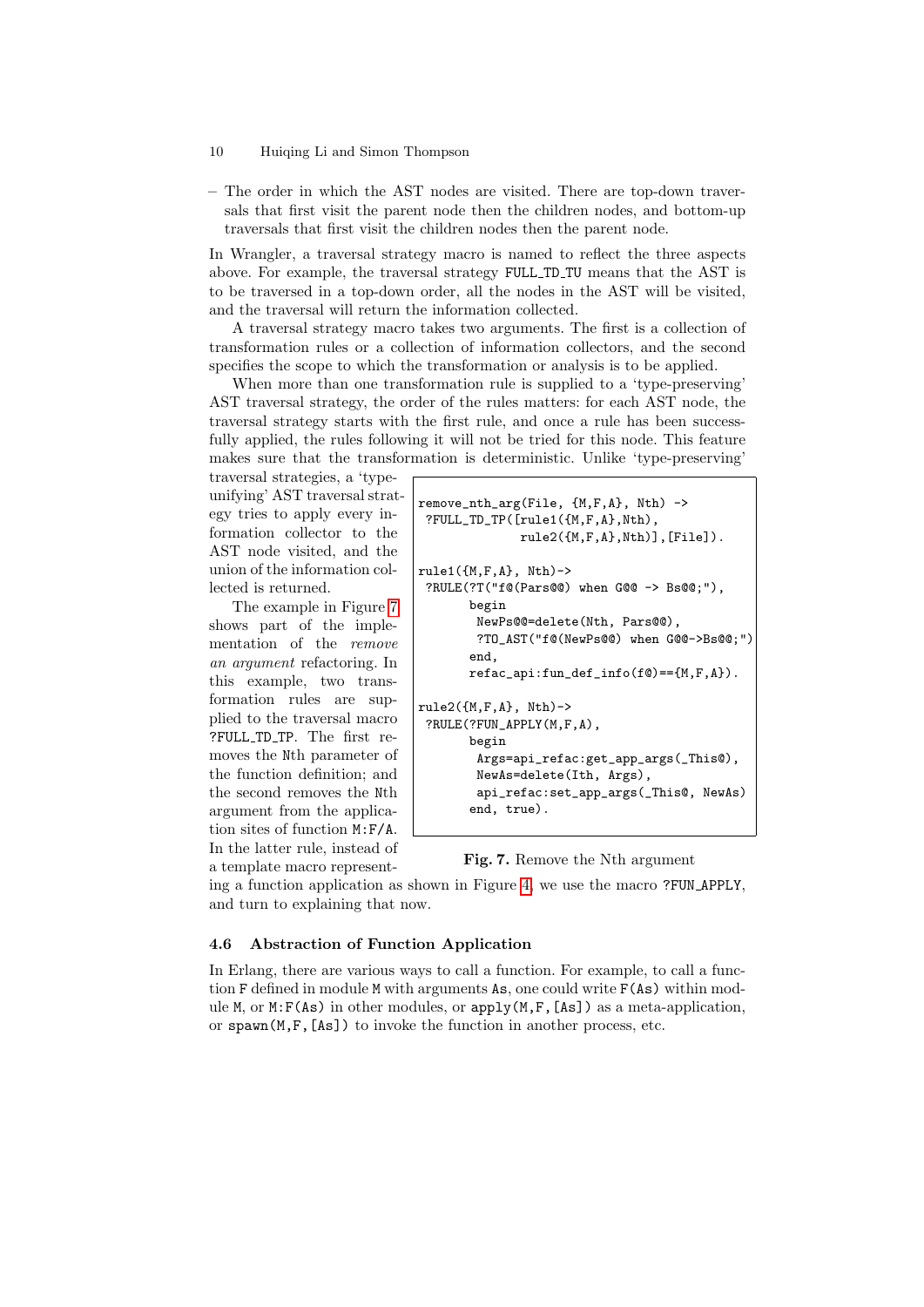For a refactoring that changes the interface of a function definition, it is generally necessary for the refactoring to handle all these possible formats of function application. It would be a laborious task for a user to write a transformation rule for each kind of function application. To make this task easier, we have defined a special macro ?FUN\_APPLY( $M, F, A$ ) to represent a meta-template that can be used to match a function application in different formats. Together with the macro is a suite of *getter* and *setter* API functions that can be used to get, or set, a specific part of the function application. For instance, the function get app fun/1 allows us to get the function name part of a function application; whereas the function set\_app\_fun/2 allows to update the function name part of a function application. As shown in Figure [7,](#page-9-0) the use of ?FUN APPLY allows us to use only one rule to handle different function application scenarios.

#### 5 Generic Refactoring Behaviour

While every refactoring has its own pre-condition analysis and transformation rules, there are some parts of the refactoring process that are generic to most refactorings, such as the generation and annotation of ASTs, the outputting of refactoring results, the collecting of change candidates, and the workflow of the refactoring process. We can use an Erlang behavior to capture this genericity.

<span id="page-11-0"></span>A behaviour is an application framework that is parameterized by a callback module. The behaviour implements the generic parts of the problem, while the callback module implements the specific parts. A number of pre-defined behaviours are provided through Erlang OTP. In the same spirit, we have defined a behaviour especially for refactorings, and it is call *gen\_refac*.

A user-interactive refactoring process generally follows this workflow: the user selects the focus of interest by either pointing the cursor to, or highlighting, a program entity, then invokes the refactoring command; if the refactoring needs initial inputs from the user, it then prompts the user for values; after these interactions, the refactor engine starts the pre-condition checking; the refactorer continues to carry out the program transformation if the pre-conditions are met, otherwise aborts the refactoring and returns the reason for failure.

For a refactoring that consists of a set of transformations e.g. generalisation of a function definition, it is necessary either to change all call sites or to change none; performing some only would lead to an inconsistent program. On the other hand, for a refactorings that only involves a clause-local transformation, but may be applicable to multiple places across the project, e.g. replacing the use of lists:append/2 with the use of ++, the user may want to have a chance to decide which candidates to refactor, and which not to. In the latter case, it would be ideal to allow the user to browse through all the candidate changes first, and then to decide which changes to commit.

With *gen-refac*, we aim to encapsulate those parts that are generic to all refactorings in the behaviour module, and let the user to handle the parts that are specific to the refactoring under consideration. Another advantage of having a refactoring behaviour is the ease of integration with the IDE. Since the inte-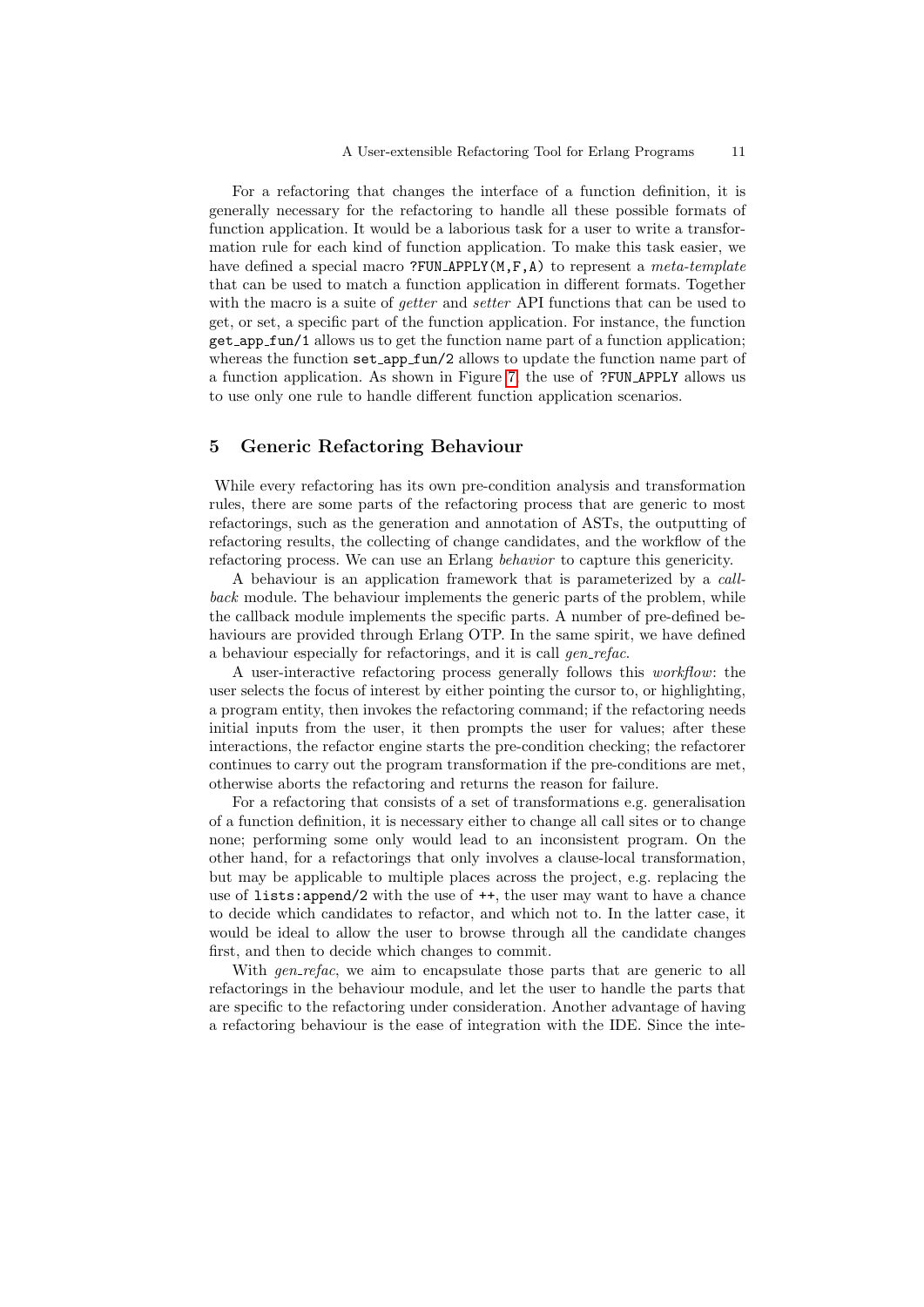```
-module(refac_replace_append). %%module name is also refactoring name.
-behaviour(gen_refac).
-export([input_par_prompts/0, select_focus/1,check_pre_cond/1,
         selective/0,transform/1]). %% Callback functions.
input_par_prompts() -> []. %% No user input is needed.
select_focus(_Args) -> {ok, none}. %% No focus selection is need.
check_pre_cond(_Args) -> ok. %% No pre-condition.
selective() \rightarrow true. %% Allow selective refactoring.
transform(_Args=#args{search_paths=SearchPaths})->
   ?FULL_TD_TP([rule_replace_append()], SearchPaths).
rule_replace_append() ->
    ?RULE(?T("F@(L1@, L2@)"), ?TO_AST("L1@++L2@"),
          {lists, append, 2} == refac\_api:fun\_def\_info(F@)).
```


gration only involves the IDE and the behaviour module, it is done by Wrangler; the developer of the callback module need not be concerned.

A number of *callback* functions are specified by *gen\_refac*. To implement a refactoring, the user needs to implement the callback module, and export the callback functions. The callback functions specified by  $gen\_refac$  include:

- input par prompts()->[string()], which should return a lists of prompt strings, one for each input from the user;
- select\_focus(Args::#args{}) -> none  $|\{ \text{ok, term}() \}$ , which returns the initial selection, in the format of AST nodes or others, by the user if one is needed, otherwise none;
- check pre condition(Args::#args{}) -> ok |{error, Reason}, which returns ok if the pre-conditions are met, otherwise an error with the reason.
- selective() -> true|false, which should return true if the user is allowed to browse through and select the changes to be made.
- transform(Args::#args())->{ok,[{filename(),ast()}]}|{error,Reason}, which does the actual program transformation, and returns the new ASTs if successful, otherwise the reason for failure.

<span id="page-12-1"></span>The predefined record args defines the data structure that is passed through, and can also be modified, by the different phases of the refactoring process.

As an example, the code in Fig [8](#page-11-0) implements the refactoring that replaces the uses of lists: append/2 with the use of  $++$  (to save space we omit the type specifications). This refactoring is straightforward, but it still shows the way that the *gen\_refac* behaviour should be used.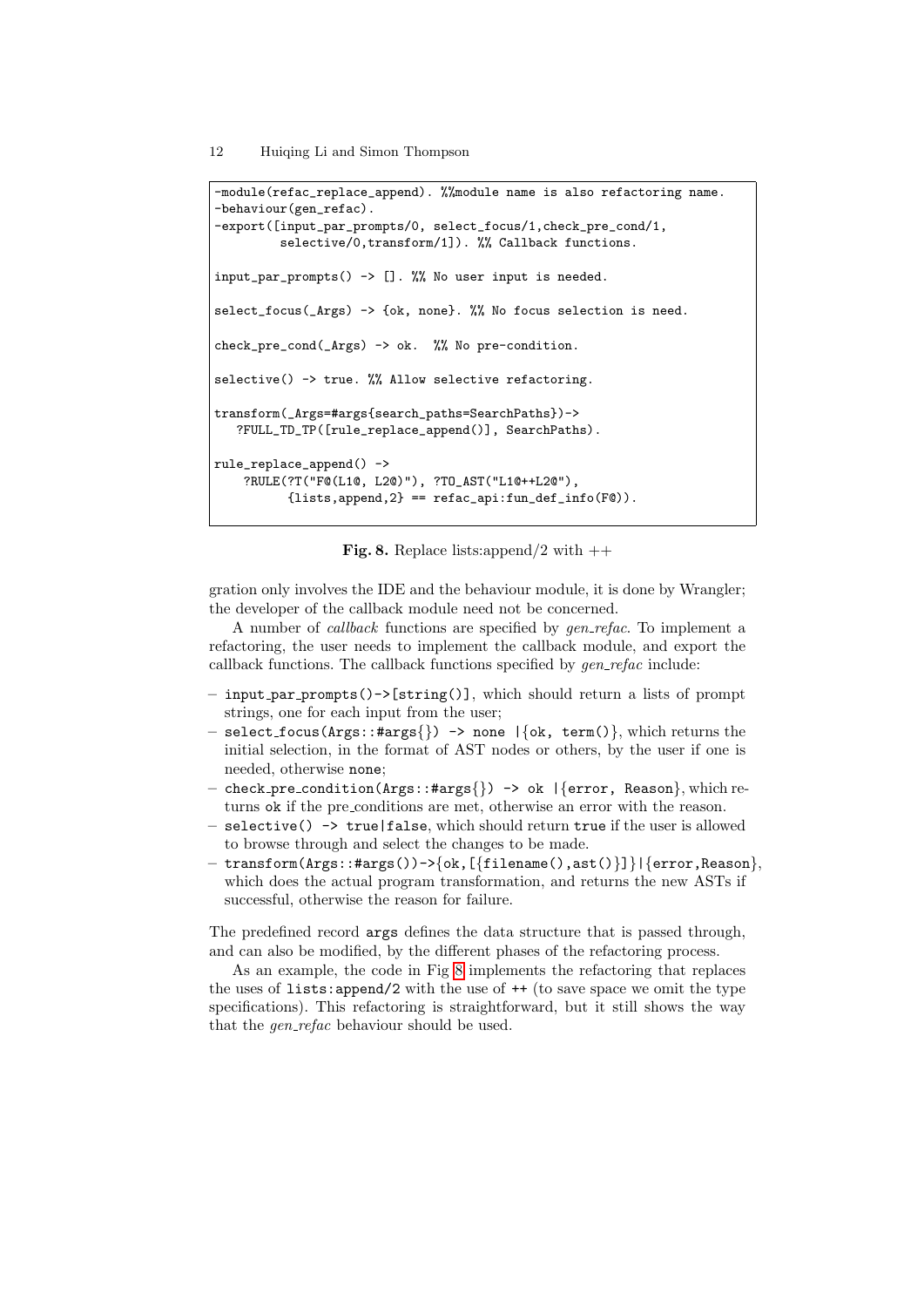When a user-defined refactoring goes wrong, accurate error messages are essential for debugging the implementation of refactoring. Various checkings have been built into Wrangler, including:

- Syntactic correctness checking of templates;
- Type correctness checking of macro arguments and the results returned by callback functions;
- Checking that makes sure it is syntactically legal to replace one AST node with another, and that no unbound variables are introduced, and so on.

#### 6 Evaluation

A number of refactorings and code inspectors have been implemented using Wrangler's new framework, and they include *specialise a function definition*, swap function arguments, delete a function argument, introduce/remove an import attribute, a collection of clause-local transformations as described in [\[8\]](#page-14-8), etc. Compared with the previous framework, Wrangler's new framework for composing refactorings has the following advantages:

- it allows the refactoring developer to think of the refactoring in terms of examples in concrete Erlang syntax instead of the AST, reducing the learning curve for writing refactorings;
- the code implementing a refactoring is considerably shorter and more readable;
- fewer comments are needed to document the implementation as the code explains itself very well;
- since the refactoring developer needs to concentrate only on the refactoringspecific parts, this speeds up the implementation process;
- finally, the open structure of Wrangler allows user to invoke their own refactorings from the Refactor menu without having to touch the Wrangler code, that is user defined refactorings can be stored separately from Wrangler code.

We have found a couple of minor limitations of the framework so far:

- Since the template macro ?T only accepts certain types of code fragments, i.e. expression, function clause, function definition, and attribute, in order to template a code fragment that does not belong to these syntax categories, e.g. a generator used in a list comprehension, a larger code fragment which contains the code fragment of interest will have to be matched and deconstructed.
- The generation of replacement code in a transformation rule may lose some location information, therefore it is possible that the layout style of the replacement code produced by the refactorer is slightly different.

## 7 Related Work

Rule-based structural transformation is used by many other meta-programming paradigms, each of which has its own advantages and uses. TXL [\[9\]](#page-14-9) is a generalised source-to-source translation system. A TXL program takes as input a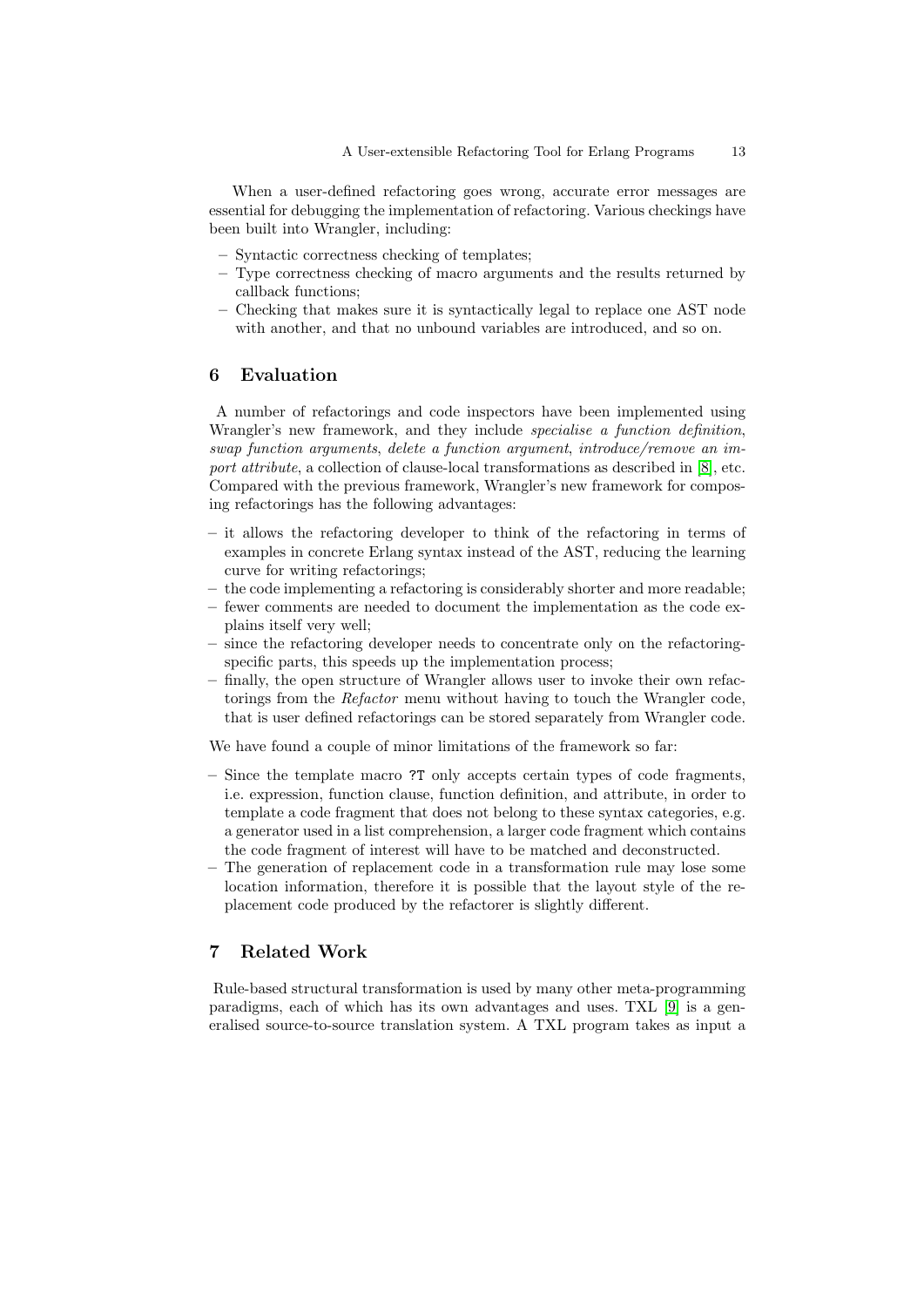<span id="page-14-2"></span>context-free grammar in BNF-like notation, and a set of transformation rules to be applied to inputs parsed using the grammar. TXL first parses inputs in the language described by the grammar, and then successively applies the transformation rules to the parsed input, producing as output the transformed source.

Stratego/XT [\[7\]](#page-14-7) is a another language and toolset for program transformation. Stratego is a language for transformation of abstract syntax trees, and XT is a bundle of transformation tools that combines Stratego with tools for other aspects of program transformation, such as parsing, pretty-printing, etc.

Closely related to Stratego/XT is  $\text{ASF}+\text{SDF}$  [\[10\]](#page-14-10). ASF is a declarative language for specifying semantics of programming languages as algebraic rewrite rules, and SDF is a language for specifying syntax definition of languages. The ASF+SDF meta-environment supports program analysis, transformation, generation of interactive program environments, pretty-printer generation, etc.

All the above tools are powerful in the support of program transformation, but relatively weak in the support of program analysis. Of course, there are also some tools that are powerful in terms of program analysis, bot not so handy when it comes to program transformation. This makes these tools somehow less suitable for writing refactorings that involve complex program analysis and transformation, which is the case for most non-trivial refactorings.

<span id="page-14-0"></span>As the successor of the ASF+SDF, RASCAL [\[11\]](#page-14-11) is a language that aims to provide high-level integration of source code analysis and manipulation on the conceptual, syntactic, semantic and technical level. RASCAL is not released yet at the time of writing, and its effectiveness still needs to be assessed.

<span id="page-14-4"></span><span id="page-14-3"></span><span id="page-14-1"></span>GenTL [\[12\]](#page-14-12) is a logic-based meta-programming language that combines logicbased conditional transformations and concrete syntax patterns. In this paradigm, program analyses can be implemented as predicates and queries on the program representation and transformation can be achieved using the meta-programming features of Prolog for asserting and retracting logic clauses.

<span id="page-14-8"></span><span id="page-14-7"></span><span id="page-14-6"></span><span id="page-14-5"></span>JunGL [\[13\]](#page-14-13) is also a domain-specific language for implementing refactorings. It combines an imperative core with ML-like algebraic data types for representing syntax trees and functions defined by pattern matching with features for defining attributes on edges between AST nodes. The central mechanism for defining edges are path queries, which are a kind of regular expression for describing paths in the syntax tree. Instead of providing a high-level support for expressing transformations, JunGL relies on imperative modification of the AST.

<span id="page-14-15"></span><span id="page-14-14"></span><span id="page-14-13"></span><span id="page-14-12"></span><span id="page-14-11"></span><span id="page-14-10"></span><span id="page-14-9"></span>In the context of functional programming languages, besides Wrangler, there are the HaRe tool for refactoring Haskell programs [\[14\]](#page-14-14), the RefactorErl [\[15\]](#page-14-15) and Tidier [\[8\]](#page-14-8) tools for refactoring Erlang programs. Apart from Wrangler, all the other tools provide a set of 'core' refactorings. While HaRe provides an API to allow users to define their own refactorings, the API operates at the AST level, and knowledge of the definition of the abstract syntax is a necessity for writing refactorings. RefactorErl provides a query language to allow users to fetch various structural and static semantic information about the program, but it does not support users to define their own transformations. Tidier is a complete black-box refactoring tool supporting a collection of clause-local refactorings.